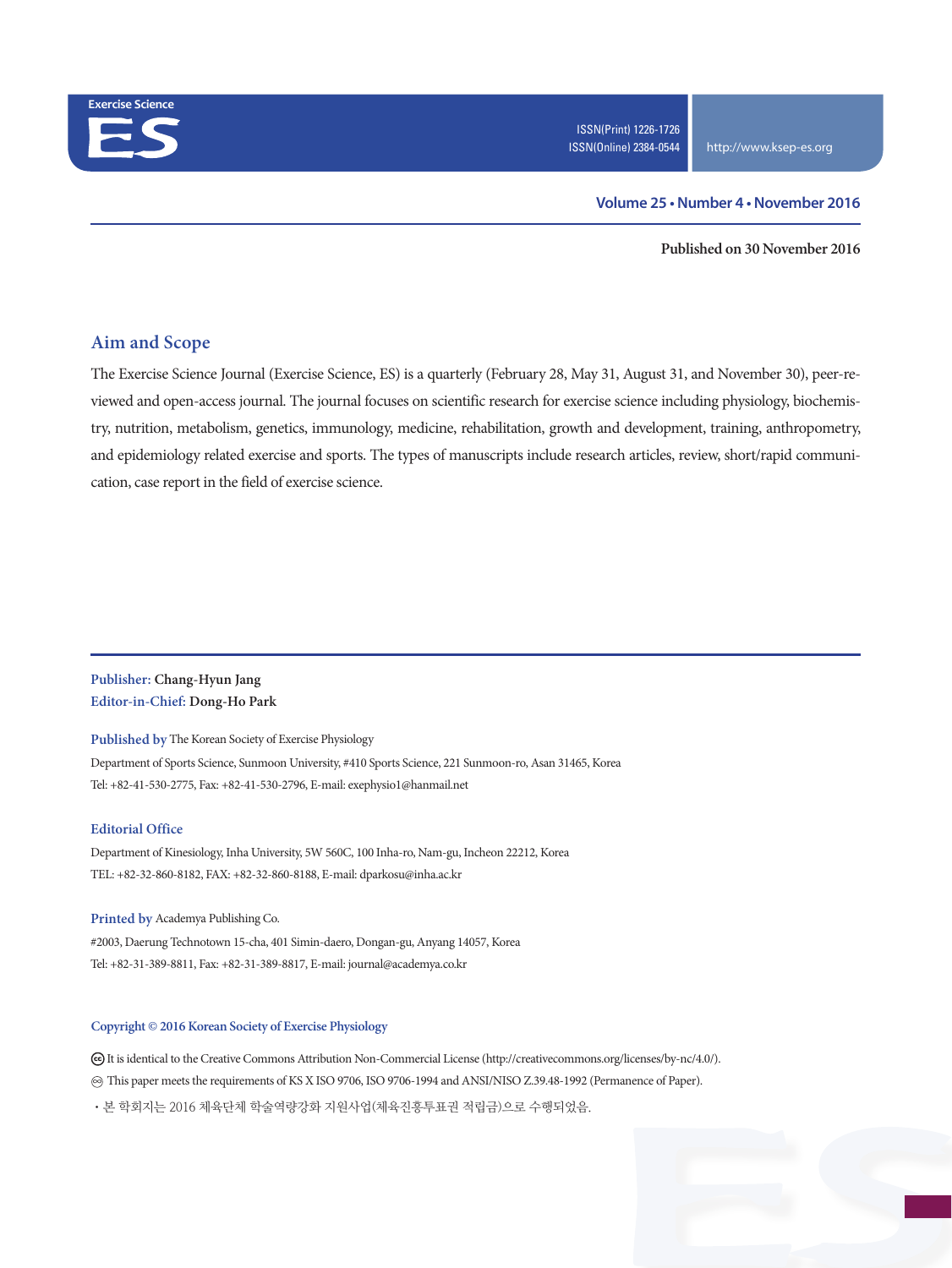

# **CONTENTS**

#### **Volume 25 Number 4 November, 2016**

#### **Review Articles**

- 211 Review of the Research of 1-RM Prediction and Suggestion for Future Study Byung-Kun Lee
- 219 Review on Exercise Intervention Methods for Weight Loss in Obese Individuals Yun-A Shin, Myung-Dong Choi, Il-Young Kim

#### **Original Articles**

- 230 Effects of Type of Recovery Treatment and Glucose Intake between Taekwondo Games on Heart Rate and Energy Metabolism-related Blood Variables Deok-Su Yoo, Hyoung-Jun Kim, Man-Gyoon Lee
- 240 Effects of 24-hour Food Restriction on Plasma Human Growth Hormone, IGF-1, Cortisol and Testosterone Responses in Resistance Exercise Hyun-Lyung Jung, Ho-Youl Kang
- 248 Study of Physical Activity and Heart Rate In National Badminton Players Bong-Ju Sung, Min-Ho Choi, Eunsook Sung
- 256 The Effect of Treadmill Exercise on α-synuclein and Mitochondrial Dynamic in The Mouse Model of Parkinson's Disease Jung-Hoon Koo
- 265 Effects of 12 Weeks of Yoga Training Program on Stress and Depression Index in Middle-Aged Women Taek-Eun Yoon, Won-Sang Jung, Man-Gyoon Lee
- 274 The Effects of a Bout Exercise on Production of Bone Metabolic Cytokines in Osteopenia Elederly Women Chang-Sun Kim, Hyo-Jin Kim, Ji-Yeon Kim, Ji-Won Kim, Soon-Gill Lim, Dong-Ho Park
- 282 Comparison of New Combined Event Performance by Performance Level in Modern Pentathlon Athletes Young-Sun Kim, Jae-Ryang Yoon, Sun Hur